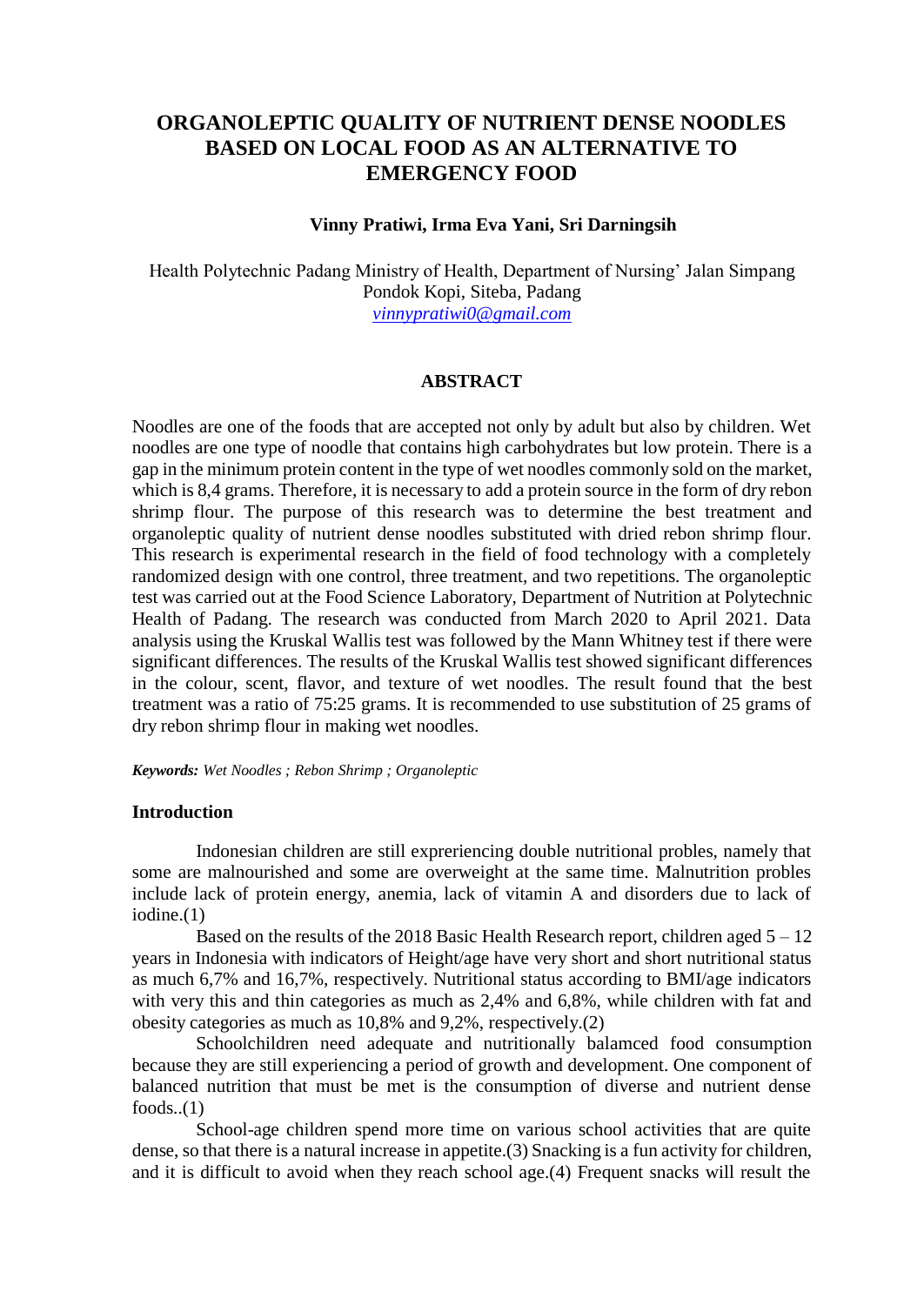school children is not being able to spend a portion of food at home so that it can affect their nutritional status.(5)

According to the 2019 Nutrient Adequacy Rate, snacks contributed 200 and 190 kcal of energy, 5 and 5,5 gram of protein, 6,5 grams of fat and 30 and 28 grams of carbohydrates for boys and girls in the age group of  $10 - 12$  years old.(6)

Currently, noodles are a food that is highly accepted by all levels of society, not limited to adults, but also children.(7) Besides being filling, it is also relatively cheap, practical, has a taste that is not boring, and has a variety of type(8)

There are various type of noodles sold on the market, one of which is wet noodles. Indonesian Food Security Directory 2019 stated that the consumption of wet noodles by the Indonesian population in 2017 increased from 1,83 kg/cap/year in 2016 to 1,89 kg/cap/year in 2017.(9)

The habit of consuming noodles without additional vegetables and protein is inappropriate because not all of the body's nutritional needs are met. In Ratnasari's research (2012) to see the habit of consuming instant noodles in children aged  $7 - 12$  years, was found that 50 subject (62,5%) consumed instant noodles without the addition of other food ingredients.(3)

In the Indonesian Food Composition Table, 100 gram of wet noodles contains 88 kcal energy, 0,6 gram of protein, 3,3 gram of fat, 14 gram of carbohydrates, 14 gram of calcium, 13 mg of phosphorus, 0,8 mg of iron, and 80 gram of water..(10) Based on the National Standardization Agency (2015)(11) regarding the quality standard of wet noodles, in 100 gram wet noodles contain at least 9 gram of protein. Meanwhile, the protein content in wet noodles currently circulating is not up to the standard it should be, with a protein gap of 8,4 gram.

Wet noodles are dominated by flour, which is high in carbohydrates but defecient in other nutrients, so it is necessary to increase the nutrients. Protein is one of the few nutrients found in wet noodles. As a result, high protein source must be included. One of these food ingredients is rebon shrimp.

The protein content of dried rebon shrimp is higher than that of eggs and meat. In 100 gram of dried rebon shrimp contains 299 kcal of energy, 59,4 gram of protein, 3,6 gram of fat, 3,2 gram of carbohydrates, 2306 mg of calcium, 625 mg of phosphorus, 21,4 mg of iron, and 0,06 mg of vitamin B1.(10) In Rollinda (2019) found that the nutritional value of 100 gram of rebon shrimp flour contains 427,14 kcal of energy, 84,85 gram of protein, 5,14 gram of fat, 4,57 gram of carbohydrates, and 30,57 mg of iron.(12)

Dried rebon shrimp is an aquatic product that is abundant and easy to obtain, and the price is inexpensive. Based on a report from the Central Statistics Agency, theproduction of shrimp commodities in Indonesia in 2017 was 400,07 tons. Shrimp productionin West Sumatera is 21,43 tons.(13) Meanwhile, shrimp consumption by the Indonesian people in 2018 has increased to 0.67 kg/cap/year, which in 2013 was 0.62 kg/cap/year and 0.54 kg/cap/year in 2014.(9)

Based on Madan research (2018), dried rebon shrimp contains 15 types of amino acids, ten of which are essential amino acids, and the other five are non-essential amino acids.(14) So with the addition of dried rebon shrimp into wet noodles, will be able to increase the nutritional value in particular protein and other micro minerals such as calcium, phosphorus, and iron.

Research by Mukhtia Helfina (2014) regarding the substitution of anchovy flour on the organoleptic quality and protein content of wet noodles found that the protein content of wet noodles produced was 22,52% or 28,1 grams.(15) While research by Candra and Hafni (2018) shows that by adding eel meat to the manufacture of wet noodles, the highest protein content is 5.57%.(16)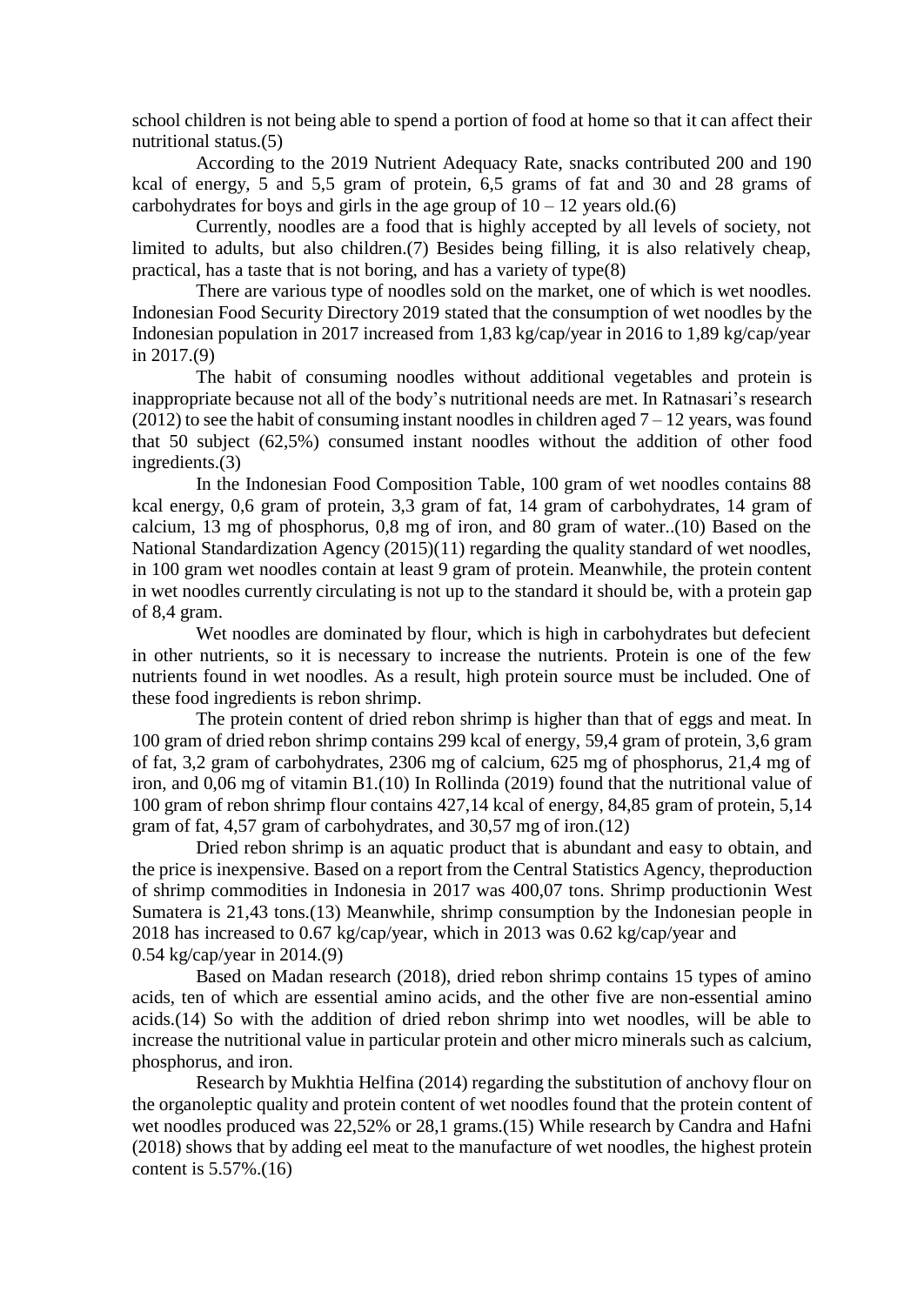The purpose of this research was to determine the best treatment and organoleptic quality of nutrient dense noodles substituted with dried rebon shrimp flour.

#### **Methods**

This research is experimental research in the field of food technology with a completely randomized design with one control, three treatments, and two repetitions. This research was conducted from March 2020 to April 2021 at the Food Science Laboratory Department of Nutrition Polytechnic Health of Padang. Organoleptic test using a moderately trained panel of 25 panelists.

## **A. Tools and Materials**

Cakra Kembar wheat flour, dried rebon shrimp flour, chicken eggs, baking soda, salt, water, and cooking oil are the main ingredients in wet noodles.

One control sample, three treatments samples, a panelist approval letter, an organoleptic test form, and mineral water were utilized in the organoleptic test.

The tools used for making wet noodles are basin, stove, spatula pan, blender, 60 mesh flour sieve, digital scale, spoon, napkin, ampia knife, stew pan, plate, bowl, and spoon. The tools used for the orgaboleptic test were 6A-size mica plastic, snack plates, and label paper.

## **B. Procedure**

1. Making Dry Rebon Shrimp Flour

Rollinda Radianti (2019)(12) explains how to make modified dried rebon shrimp flour:

- a. Sand and other contaminants are removed from dry rebon shrimp by cleaning and washing them with water
- b. The shrimp are then drained to remove excess water and roasted over medium heat for a few minutes until the hot steam has dissipated
- c. After blending the flour, it is filtered through a 60 grit sieve.
- 2. Making Wet Noodles Treatment
	- a. Preparation and weighting of ingredients
	- b. Forming a dough from wheat flour, dry rebon shrimp flour, baking soda, salt, chicken eggs, and water.
	- c. Form the dough into a ball and knead it.
	- d. Cover the dough with a clean napkin and set aside for 30 minutes.
	- e. After 30 minutes the dough is divided into smaller portions.
	- f. The dough is the smoothed to a thickness of 5 mm with ampia and formed into noodles.
	- g. Cook for 2 minutes in boiling water with one tablespoon of cooking oil added to keep the dough from sticking.
	- h. Flowing drainage and watering.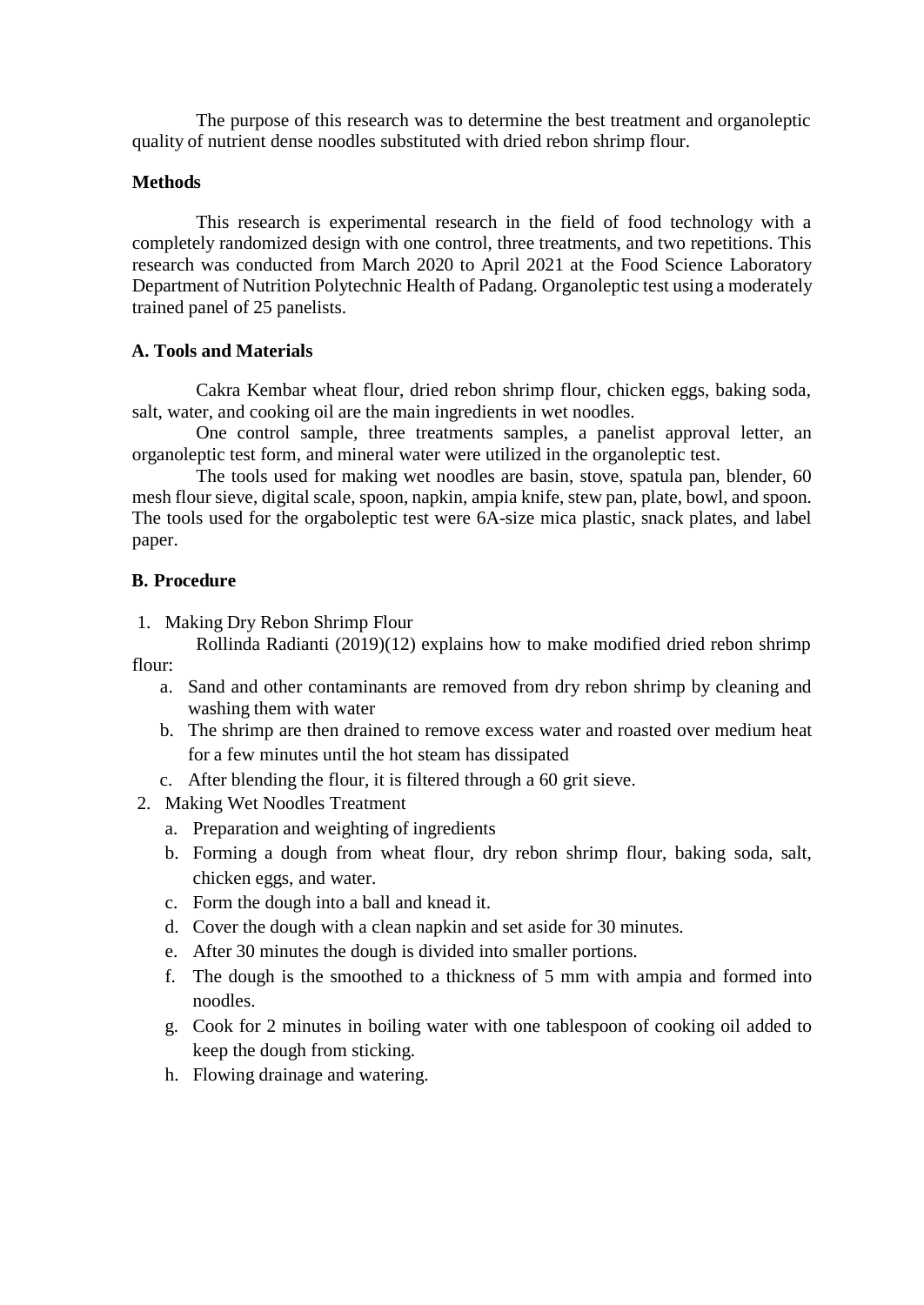#### **Results And Discussion**

#### **A. Color**

The color of the wet noodles produced is yellowish white to brownish yellow. **Table 1. Panelist Acceptance Value of Wet Noodle Color**

|        |       | F٦   | F3               | F4               | P value |
|--------|-------|------|------------------|------------------|---------|
| Median | 3.5 a |      | 3.0 <sub>b</sub> | 3.0 <sub>b</sub> |         |
| Min    | ر. ت  | 2.U  | ر. ۷             | ∠.∪              | 0.001   |
| Max    | . .   | ن. ب | ن.ر              | ر. ر             |         |

*Note: Values followed by unequal lowercase letters are significantly different according to the Mann Whitney test.*

The results of the Kruskal Wallis test at the 5% level found that the p value  $< 0.05$ . i.e. 0.000, means that there is a significant difference in the color of the wet noodles. The results showed that the average color of wet noodles using the resulting median ranged from a scale of 2.5 to 3.5, with categories like to very much like. Based on observations, it is known that the more dried rebon shrimp flour is used, the darker the color of the wet noodles produced tends to be.

The brownish color produced by wet noodles substituted with dried rebon shrimp flour is thought to be due to the Maillard reaction, which is a non-enzymatic browning reaction that occurs due to a reaction between reducing sugars and free amine groups from amino acids or proteins in the presence of heating.

Maillard reaction on wet noodles substitution of rebon shrimp flour occurs because of the heating process when boiling noodles in boiling water. The Maillard reaction mechanism is very complex, where the amine sugar will undergo denaturation, cyclization, fragmentation, and polymerization to form a pigment complex called melanoidin.(17) Processed flour when heated at high temperatures ( $> 35^{\circ}$ C) there will be a browning reaction between proteins and carbohydrates that produce a brown color.(18) In addition, the brownish color produced is also the influence of the basic color of the raw material for rebon shrimp which undergoes a 10-minute roasting process.

The brown hue of rebon shrimp cookies is altered by the substitution of rebon shrimp flour, according to study conducted by Riska Van Gobel et al (2016) on the formulation of rebon shrimp cookies. The more rebon shrimp flour used, the darker the color becomes.(19) For the highest value of the hue of the rebon shrimp flour substitute cookies, different results were obtained by as much as 10%. While the organoleptic test yielded the greatest value for the color substitution of dried rebon shrimp flour on wet noodles, up to 25 grams.

## **B. Scent**

The scent of the wet noodles produced is typical of noodles to typical of rebon prawns.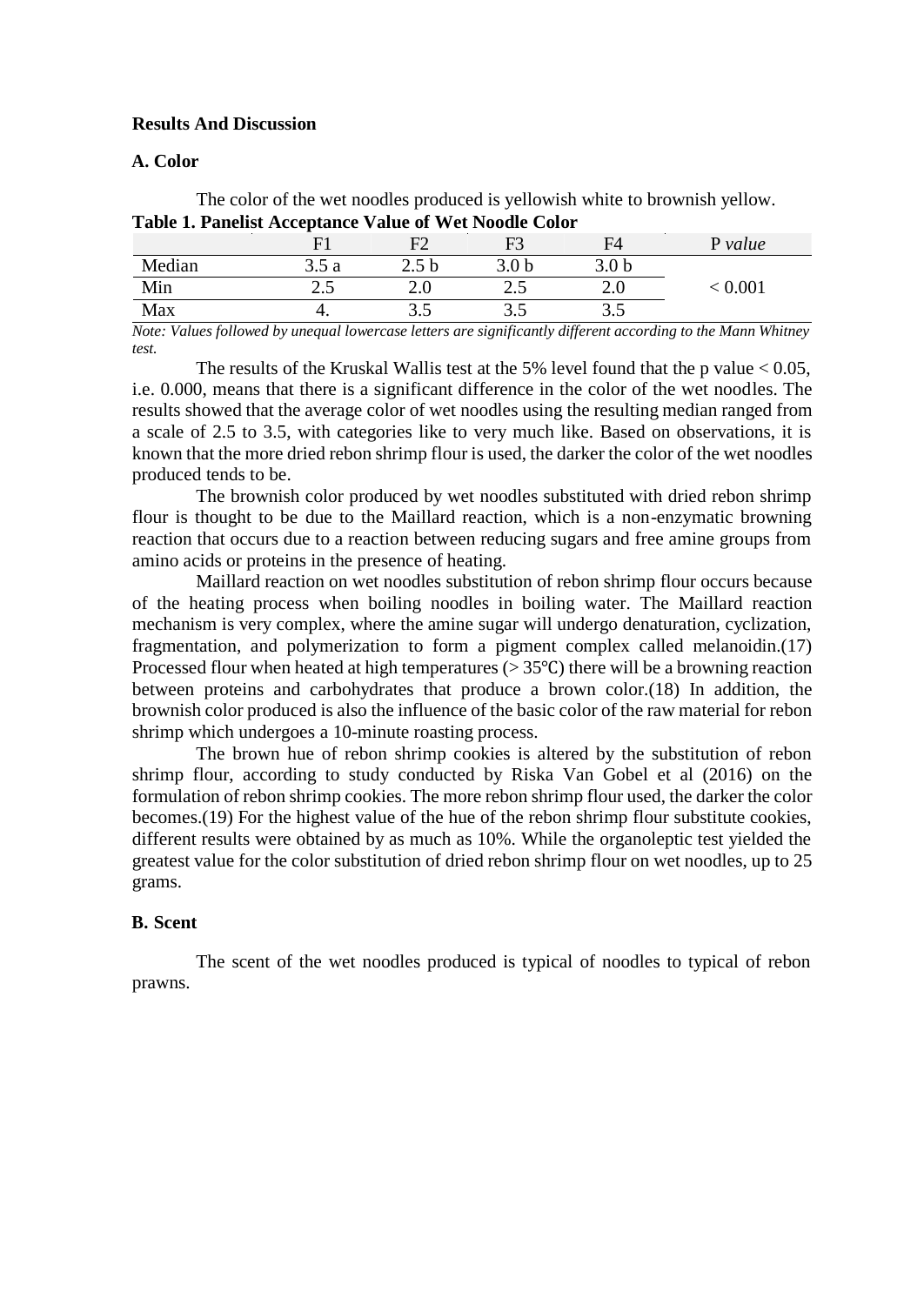|        | $\mathbf{F}^1$ |      | F3    | FA               | P value |
|--------|----------------|------|-------|------------------|---------|
| Median | 3.0a           |      | 2.J V | 3.0 <sub>b</sub> |         |
| Min    | ر              | ∠.∪  | ∠.∪   | 2.U              | 0.001   |
| Max    | 4.U            | ن. ب | ن ر   | ن. ب             |         |

## **Table 2. Acceptance Value of Wet Noodle Scent by Panelists**

*Note: Values followed by unequal lowercase letters are significantly different according to the Mann Whitney test.*

The results of the Kruskal Wallis test at the 5% level found that the p value  $< 0.05$ , which is 0.000, means that there is a significant difference in the scent of wet noodles. The results showed that the scent of wet noodles produced ranged from a scale of 2.5 to 3.0 with a "like" category. The distinctive scent of rebon shrimp is getting stronger along with the increase in substitution of rebon shrimp flour. The results of the organoleptic test showed that the preference level of the panelists increased along with the increase in the substitution of dry rebon shrimp flour used.

The distinctive scent of rebon shrimp comes from compounds derived from aldehydes, ketones, amino acids, and volatile fats formed by enzymatic processes and microorganism activity. According to Fatty (2012) in Siregar (2019) states that the use of high heat will produce a strong scent in a material.(20) This occurs during the process of making rebon shrimp flour through the cooking of rebon shrimp with medium heat for 10 minutes.

Another study on the formulation of rebon shrimp cookies by Riska Van Gobel et al. (2016) discovered that the more rebon shrimp flour used, the stronger the shrimp scent of the resulting cookies. The lowest substitution of rebon shrimp flour is 10%. The result of the organoleptic test was that the highest scent value was found in the substitution of rebon shrimp, which was 27.5 grams.(19)

## **C. Flavor**

The flavor of the wet noodles produced is typical of noodles to typical of rebon prawns.

|        | $\mathbf{E}^1$ | ┳<br>н. | F3              | F4               | P value |
|--------|----------------|---------|-----------------|------------------|---------|
| Median | 3.0a           | 2.5U    | 2.5 b           | 2.5 <sub>b</sub> |         |
| Min    | 2.U            |         | $\mathcal{L}$ . |                  | 0.00    |
| Max    | 4.U            | ن ر     | ن.ر             | ن.ر              |         |

*Note: Values followed by unequal lowercase letters are significantly different according to the Mann Whitney test*

The results of the Kruskal Wallis test at the 5% level found that the p value  $< 0.05$ , i.e. 0.003, meaning that there was a significant difference in the flavor of wet noodles. The results showed that the flavor of wet noodles produced ranged from a scale of 2.5 to 3.0, with a liking category. From the results of observations, it was found that the more substitutions of dry rebon shrimp flour, the more savory the flavor of rebon shrimp was.

The resulting savory flavor is the influence of the amino acid glutamate present in rebon shrimp. Research conducted by F.A. Karim et al (2014) on the content of glutamic acid in shrimp paste with various raw materials has shown that the highest levels of glutamic acid are found in shrimp paste with rebon shrimp as the raw material. Glutamic acid is an amino acid that makes up protein, which is naturally found in high protein foods. According to Amaliafitri (2010) in F.A. Karim et al (2014) glutamic acid is the most dominant source of umami (savory) flavor and has an impact on the perfection or authenticity of the flavor itself.(21)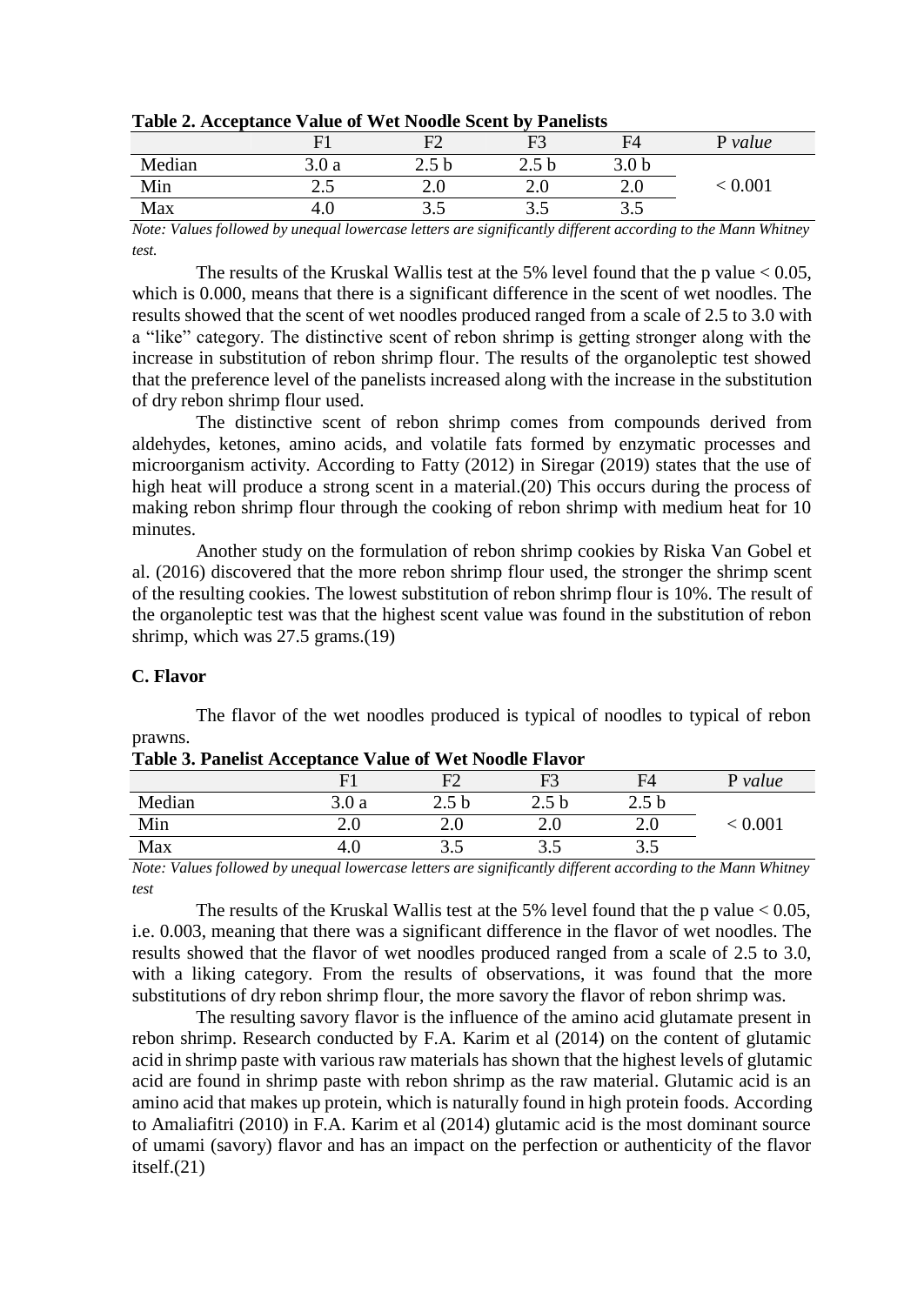Riska Van Gobel, et al (2016) discovered that the higher the concentration of rebon shrimp flour utilized, the stronger the shrimp flavor in the cookies is created. It is caused by the baking process of cookies, which provide a more bitter taste, in addition to the strong flavor of shrimp. The amino acid lysine, which is also obtained from rebon shrimp, is hydrolyzed, giving it a bitter flavor.(19)

The highest value of the flavor of rebon shrimp cookies was found in the formula with the lowest substitution of rebon shrimp flour, namely 10%. Meanwhile, in this study, the organoleptic test results showed that the highest scent value was found in the substitution of rebon shrimp, amounting to as much as 25 grams.

## **D. Texture**

| <b>Table 4. Panelist Acceptance Value of Wet Noodle Texture</b> |              |                   |       |       |         |  |
|-----------------------------------------------------------------|--------------|-------------------|-------|-------|---------|--|
|                                                                 | $\mathbf{F}$ |                   |       | F4    | P value |  |
| Median                                                          | 3.0 a        | 3.0 <sub>bc</sub> | 3.0 h | 3.0 c |         |  |
| Min                                                             |              |                   |       |       | < 0.001 |  |
| Max                                                             |              |                   |       | 4.U   |         |  |

The resulting wet noodle texture is chewy to less chewy.

*Note: Values followed by unequal lowercase letters are significantly different according to the Mann Whitney test.*

The results of the Kruskal Wallis test at the 5% level found that the p value  $<0.05$ , i.e. 0.001, means that there is a significant difference in the texture of the wet noodles. The results showed that the texture of wet noodles produced on a scale of 3 was in the "like" category. The texture produced by noodles tends to be less elastic and breaks easily as the percentage of substitution of dry rebon shrimp flour is increased.

The wet noodle texture, which is less chewy in the treatment with the addition of dried rebon shrimp flour, is due to the reduced use of wheat flour. Wheat flour contains gluten, which is insoluble in water and can make the dough chewy and expand because it is able to bind air.(22)

Gluten is a protein that is characteristically found in wheat flour and in small amounts in other cereals. Gluten is a protein that clumps, is elastic and will expand when mixed with water. Gluten is a mixture of gliadin and glutenin proteins that collect with starch in the endosperm of wheat. Gluten content can account for up to 80% of the total protein in wheat flour.(22)

This is consistent with study undertaken by Riska Van Gobel, et al (2016) on the formulation of Rebon Shrimp Cookies, which found that browned cookies had a soft texture that crumbles readily. This is also induced by the browning reaction that occurs in cookies.(19) even is the cookies have been roasted for a long period, the texture resulting from the substitution od rebon shrimp flour on cookies becomes brittle, crumbles readily, and is less crisp or soft.

The highest value of the flavor of rebon shrimp cookies was found in the formula with the lowest substitution of rebon shrimp flour, namely 10%. Meanwhile, in this study, the organoleptic test results showed that the highest texture value was found in the substitution of rebon shrimp by as much as 25 grams.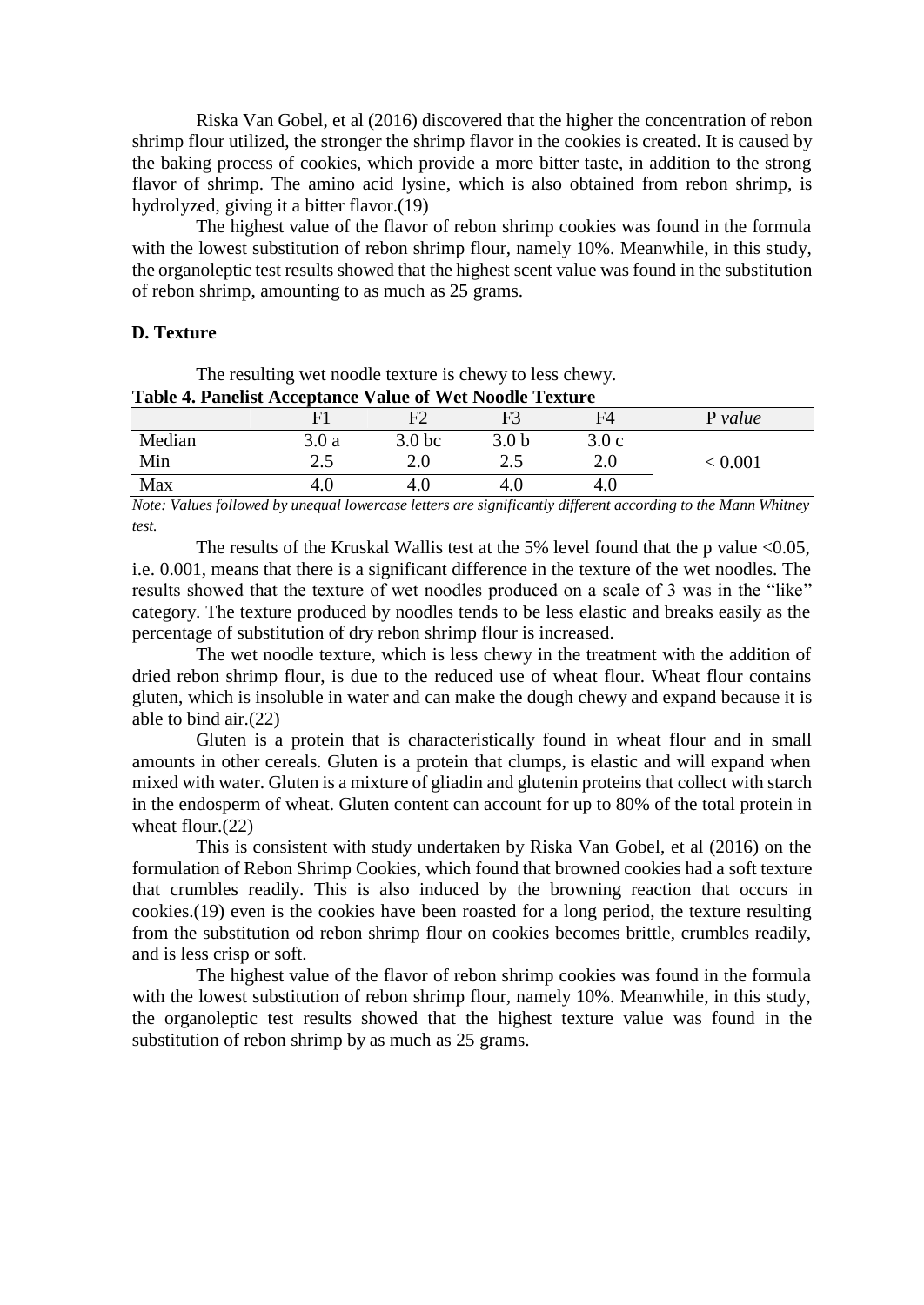#### **E. Best Treatment**

The organoleptic quality test findings were used to determine the optimal treatment for the four types of wet noodles.

| Table of Inverge I allellor Heceptance value of Organoleptic Quality |       |       |       |       |  |  |
|----------------------------------------------------------------------|-------|-------|-------|-------|--|--|
|                                                                      | F1    | F2    | F3    | F4    |  |  |
| Color                                                                | 3.380 | 2.680 | 2.860 | 2.780 |  |  |
| Scent                                                                | 3.280 | 2.580 | 2.660 | 2.800 |  |  |
| Flavor                                                               | 3.040 | 2.600 | 2.760 | 2.660 |  |  |
| Texture                                                              | 3.260 | 2.960 | 3.060 | 2.780 |  |  |
| Total                                                                | 12.96 | 10,82 | 11.34 | 11.02 |  |  |
| Average                                                              | 3.24  | 2.705 | 2.835 | 2.755 |  |  |

**Table 5. Average Panelist Acceptance Value of Organoleptic Quality**

The color, scent, flavor, and texture of wet noodles are all rated as "like" by the majority of panelists. Wet noodles with up to 25 grams of dried rebon shrimp flour were judged to be the best treatment, with a slightly brownish yellow color, a strong rebon shrimp scent, a strong rebon shrimp flavor, and a somewhat chewy texture.

Riska Van Gobel et al (2016) discovered various things in their research on the flavor, texture, color, and scent of rebon shrimp cookies. Treatment with rebon shrimp flour substitution, up to 10%, with a brown color, a highly fragrant scent specifically for rebon shrimp, a very savory flavor, a dry and compact texture was the treatment with the highest average preferred by panelists.(19)

Nuraini Khodijah et al (2020) study aligns with Riska's research, which examines the impact of different mixing methods on the physical, organoleptic, and protein content of rebon shrimp flour sticks in terms of physical qualities, organoleptic characteristics, and protein content was 30 grams. With the increased combining of rebon shrimp flour, the panelists' liking level lowers.(23)

This is in contrast to the findings of this wet noodles trial, which showed that the panellist's preference for wet noodles substituted with dried rebon shrimp flour climbed to 25 grams of substitution treatment before dropping to 27,5 grams of substitution treatment.

## **Conclusion and Suggestion**

## **A. Conclusion**

There was a significant difference in the subsitution of dry rebon shrimp flour on the color, scent, flavor, and texture of wet noodles. The best treatment is a 25-gram substitution, which results in a slightly brownish yellow hue, a strong rebon shrimp scent, a strong rebon shrimp flavor, and a somewhat chewy texture of the noodles. As a result, it can fulfill the nutritional value of wet noodle protein as an alternative to nutrient dense emergency food by substituting 25 grams of dry rebon shrimp flour.

## **B. Suggestion**

- 1. To make wet noodles, use a 25 gram dry rebon shrimp flour substitute formula and 75 gram of wheat flour.
- 2. More research is needed to determine the safety of microbiological, chemical, and heavy metals, as well as the product's shelf life.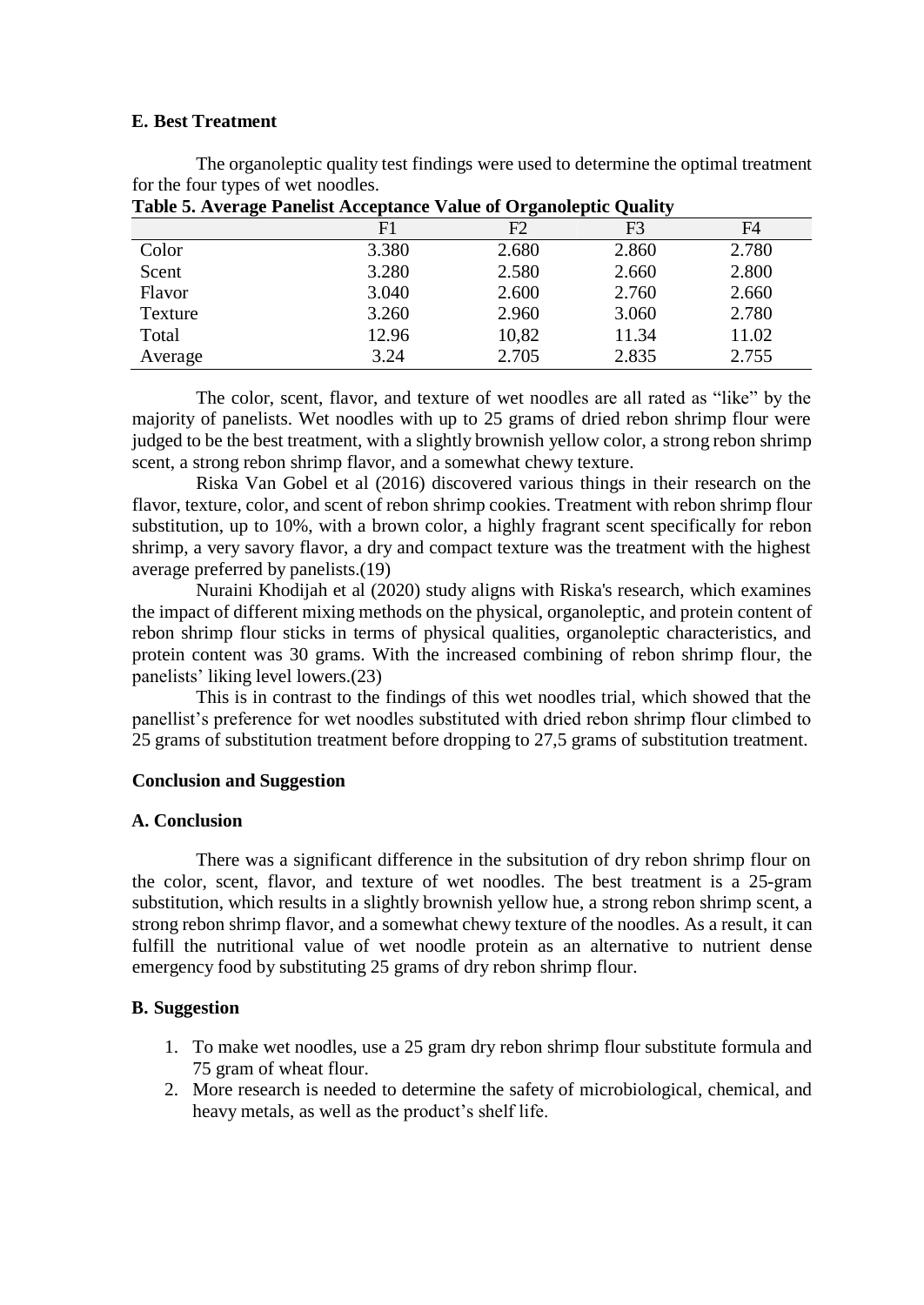## **References**

- 1. BPOM RI. Pedoman Pangan Jajanan Anak Sekolah Untuk Pencapaian Gizi Seimbang. Badan Pengawas Obat dan Makanan Republik Indonesia. Jakarta; 2013. p. 1–23.
- 2. Riset Kesehatan Dasar. Laporan\_Nasional\_RKD2018\_FINAL.pdf [Internet]. Badan Penelitian dan Pengembangan Kesehatan. 2018. p. 221–2. Available from: [http://labdata.litbang.kemkes.go.id/images/download/laporan/RKD/2018/Laporan\\_](http://labdata.litbang.kemkes.go.id/images/download/laporan/RKD/2018/Laporan_) Nasional RKD2018 FINAL.pdf
- 3. Ratnasari DK. Gambaran Kebiasaan Konsumsi Mie Instan Pada Anak Usia 7 12 tahun Studi di Sekolah Dasar Kanisius Tlogosari Kulon Semarang. Universitas Diponegoro Semarang; 2012.
- 4. Iklima N. Gambaran Pemilihan Makanan Jajanan Pada Anak Usia Sekolah Dasar. J Keperawatan BSI. 2017;5.
- 5. Qonitatul'An F. Penilaian Orang Tua dan Upaya Pembentukan Konsep Diri Anak Terhadap Makanan Jajanan Beresiko Gizi Lebih. Repos Univ Jember. 2018;
- 6. Kementrian Kesehatan Republik Indonesia. Angka Kecukupan Gizi 2019. Menteri Kesehat Republik Indones Peratur Menteri Kesehat Republik Indones [Internet]. 2019;Nomor 65(879):2004–6. Available from: file:///C:/Users/KHAIRU~1/AppData/Local/Temp/Permenkes Nomor 28 Tahun 2019.pdf
- 7. Maryam S, Damiati, Wiratini INM. PENINGKATAN PENGETAHUAN DAN KETERAMPILAN IBU-IBU PKK KAMPUNG BUGIS DALAM PENGOLAHAN MIE SEHAT. Int J Community Serv Learn. 2017;1:59–62.
- 8. Winarno F. Mi Instan : Mitos, Fakta dan Potensi. Jakarta: Gramedia Pustaka Utama; 2016.
- 9. Kementerian Pertanian. Direktori Perkembangan Konsumsi Pangan. Badan Ketahan Pangan. Jakarta; 2019.
- 10. Mahmud M dkk. Tabel Komposisi Pangan Indonesia. Jakarta; 2018.
- 11. Nasional BS. Standar Mutu Mi basah. 2015.
- 12. Radianti R. Pengaruh Suplementasi Tepung Udang Rebon (Mysis sp.) Terhadap Mutu Organoleptik, Kadar Fe, dan Daya Terima Risoles Sebagai Makanan Jajanan Pada Remaja. Poltekkes Kemenkes Padang; 2019.
- 13. Statistik BP. Statistik Provinsi Sumatera Barat dan Indonesia dalam angka 2017. 2020.
- 14. Harahap MS dkk. Pengaruh Penambahan Konsentrasi Enzim Papain yang Berbeda Terhadap Karakteristik Hidrolisat Protein Udang Rebon. J Online Mhs Bid Perikan dan Ilmu Kelaut. 2018;5:1–11.
- 15. Helfina M. Pengaruh Substitusi Tepung Ikan Teri (Stolephorus Spp) Terhadap Mutu Organoleptik dan Kadar Protein Dalam Pembuatan Mie Basah. Poltekkes Kemenkes Padang; 2014.
- 16. Candra dan HR. Peningkatan Kandungan Protein Mi Basah Dengan Penambahan Daging Ikan Belut (Monopterus albus Zuieuw). J Tek Lingkung. 2018;4.
- 17. Susilo A, Rosyidi D, Jaya F, Apriliyani MW. Bahan Ajar : Dasar Teknologi Hasil Ternak. Malang: UB Press; 2019. 12 p.
- 18. Arsa M. Proses Pencoklatan (Browning Process) Pada Bahan Pangan. Repos Univ Udayana. 2016;1–12.
- 19. Gobel RV dkk. Formulasi Cookies Udang Rebon. J Ilm Perikan dan Kelaut. 2016;4.
- 20. Siregar HN. Karakteristik Kerupuk Sagu (Metroxylon sp.) Yang Difortifikasi Dengan Hidrolisat Protein Udang Rebon(Mysis relicta). Universitas Riau; 2019.